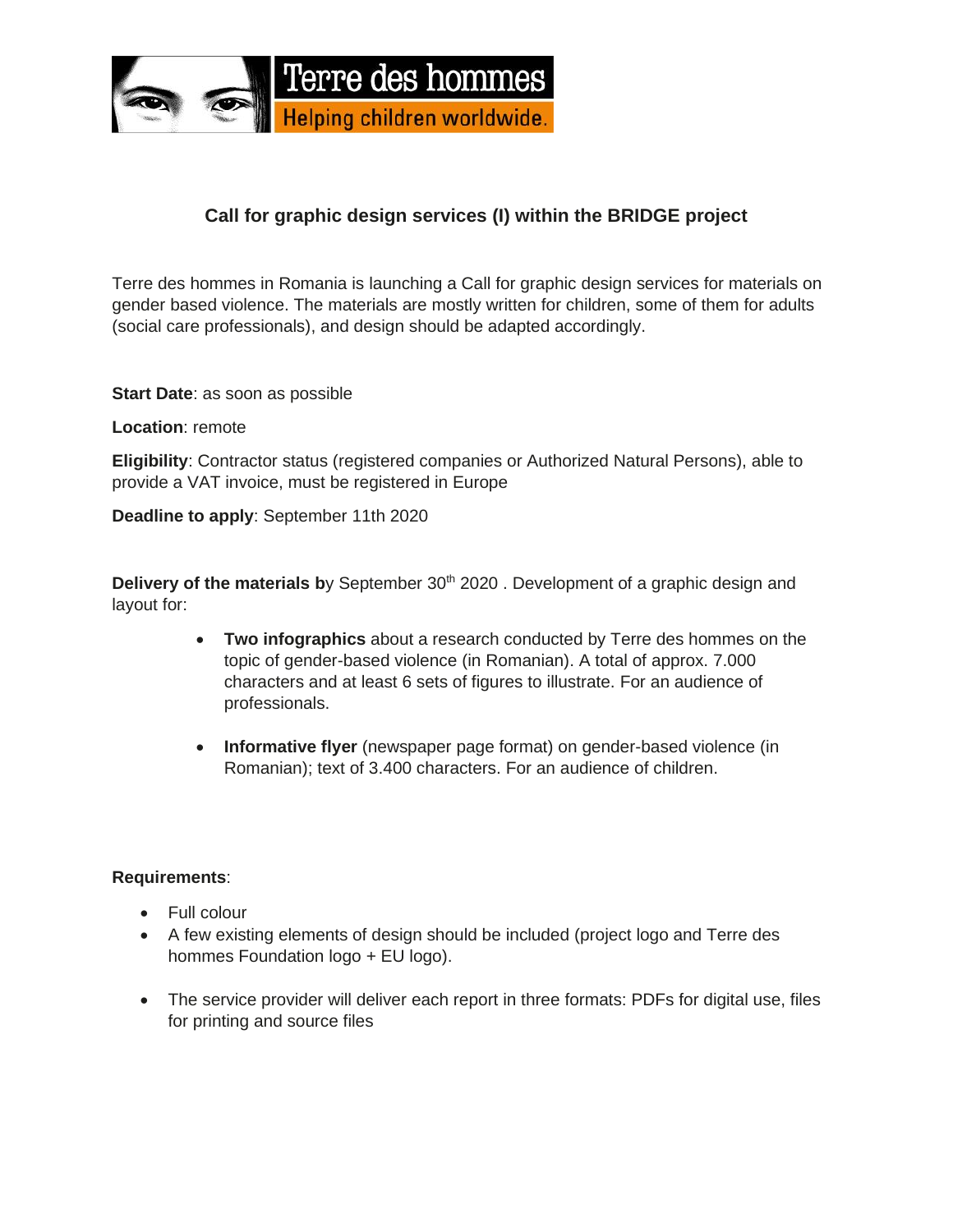

#### **CONTRACTOR PROFILE**

- At least 3 years' experience working in graphic design/ layout design
- Strong and varied portfolio
- Capacity for rigor and precision
- Ability to uphold high standards under pressure and with tight deadlines
- Flexibility, availability

#### **BUDGET AND RESSOURCES**

The contractor is required to submit a financial offer, clearly indicating the total costs for this assignment, based on a daily rate. Prices should be expressed in EUR, based on a total amount of no more than 15 days required to carry out the service. Prices should be inclusive of all expenses, charges, taxes incurred by the Contractor in fulfilment of its obligations. The payment will be issued upon conclusion and final approval of the service.

### **TO APPLY**

Qualified applicants are requested to submit:

- 1. An updated presentation of the firm
- 2. A short portfolio (link to) samples of similar previous work published
- 4. A Financial offer

Please send the complete documents **by September 11th** 2020 to [rodica.novac@tdh.ch](mailto:rodica.novac@tdh.ch) and iulia.stancu@tdh.ch

Applications will be analyzed and final scores will be given, using the following criteria and ratio: 70% for quality of the proposal (proven experience/skills, timeframe and quality of portfolio) and 30% as the financial offer (price/daily rate).

*Child Safeguarding Policy: To commit to respect Tdh Risk Management Policies including:*

*Child Safeguarding Policy, Safety and Security Policy and Anti-Fraud/Corruption Policy, Whistle Blowing Policy. Gender & Diversity Policy: To commit to respect Tdh Gender & Diversity Policy.*